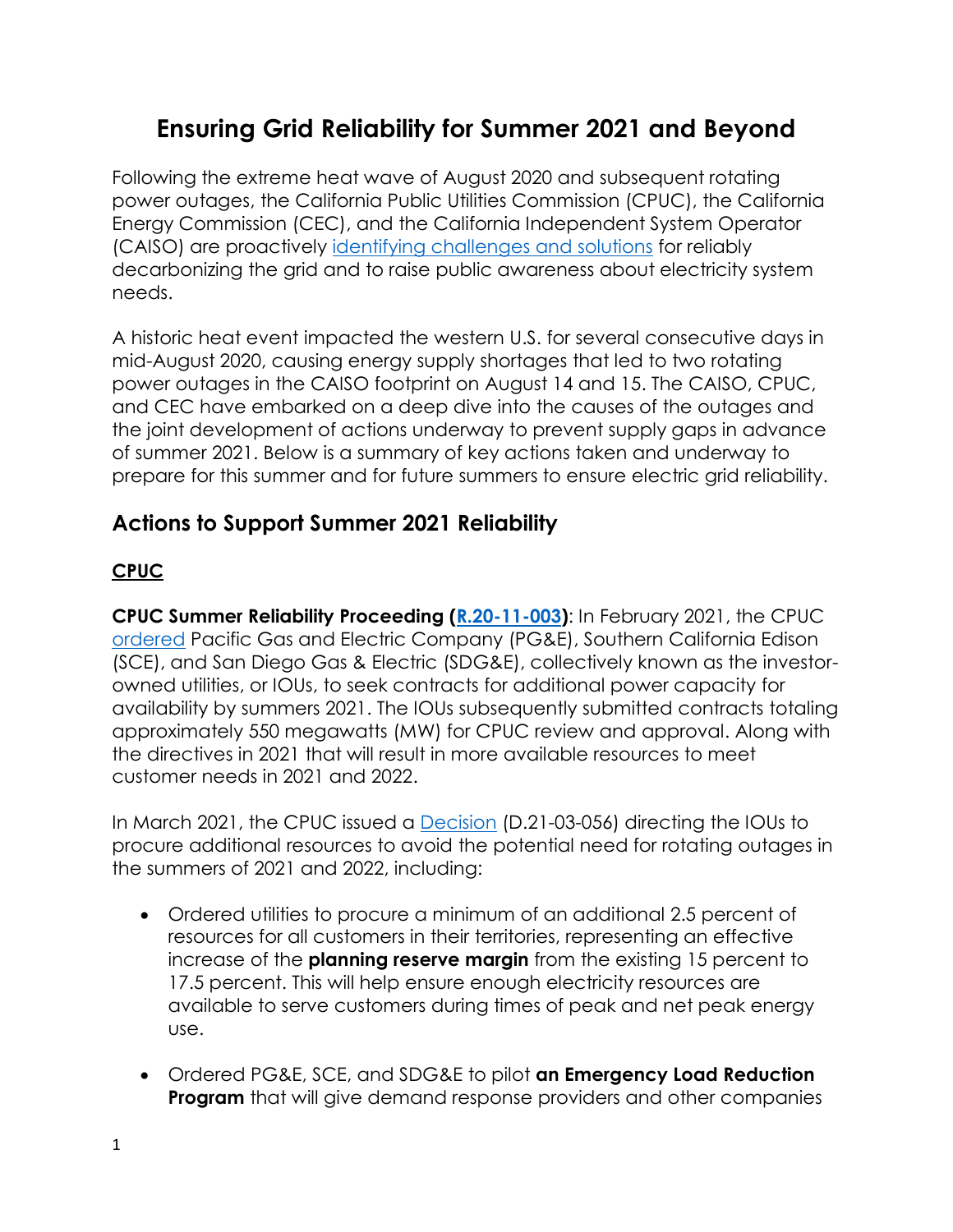providing new services to manage electricity demand, the ability to demonstrate how their innovative programs can support the grid. The pilot program will compensate customers for voluntarily reducing demand on the power system when called upon to do so by the CAISO in the event of a grid emergency. This program will serve as a layer of insurance on top of existing resource adequacy plans and will give grid operators a new tool among the existing demand management programs to address unexpected power system conditions.

- Ordered utilities to modify their **Critical Peak Pricing programs**, which charge a higher price for electricity consumption during peak hours on selected days. We ordered several modifications to the Critical Peak Pricing programs to ensure the program is more effective and responsive to the critical hours of a grid emergency, including shifting the Critical Peak Pricing event window for residential and non-residential customers to the hours of 4 p.m. to 9 p.m., increasing the maximum number of Critical Peak Pricing events allowed per year, and providing customer education with a focus on increasing participation.
- Ordered modifications to existing **demand response programs** to expand participation, including temporarily allowing year-round enrollment in utility "interruptible programs" that allow for industrial and large commercial customers to pay a lower rate in exchange for allowing the utility to curtail their energy usage when energy demand is high and the reliability of the electric grid is threatened. The CPUC also increased demand response program enrollment incentives to attract new customers.
- Approved a new statewide **"Flex Alert"** program to educate consumers about the positive impacts of conservation, help customers understand grid conditions, and inform customers of the need to conserve when energy demand is high.

**Project Progress Tracking:** The CPUC is tracking progress on generation and battery storage projects that are currently under construction in California to ensure there are no CPUC-related regulatory barriers that would prevent them from being completed by their targeted online dates. As a starting point, in November 2020, the CPUC prepared an analysis and [slide deck](https://www.cpuc.ca.gov/WorkArea/DownloadAsset.aspx?id=6442466860) on new resources in development across multiple proceedings. The CPUC is also tracking project progress toward the 3,300 MW procurement ordered in a 2019 Decision [\(D.19-11-016\)](https://docs.cpuc.ca.gov/PublishedDocs/Published/G000/M319/K825/319825388.PDF). In February 2021, load serving entities that had elected to self-provide their procurement obligation from this order submitted status updates of their projects, and the CPUC is using this data to determine whether any projects have suffered delays or failure that necessitate backstop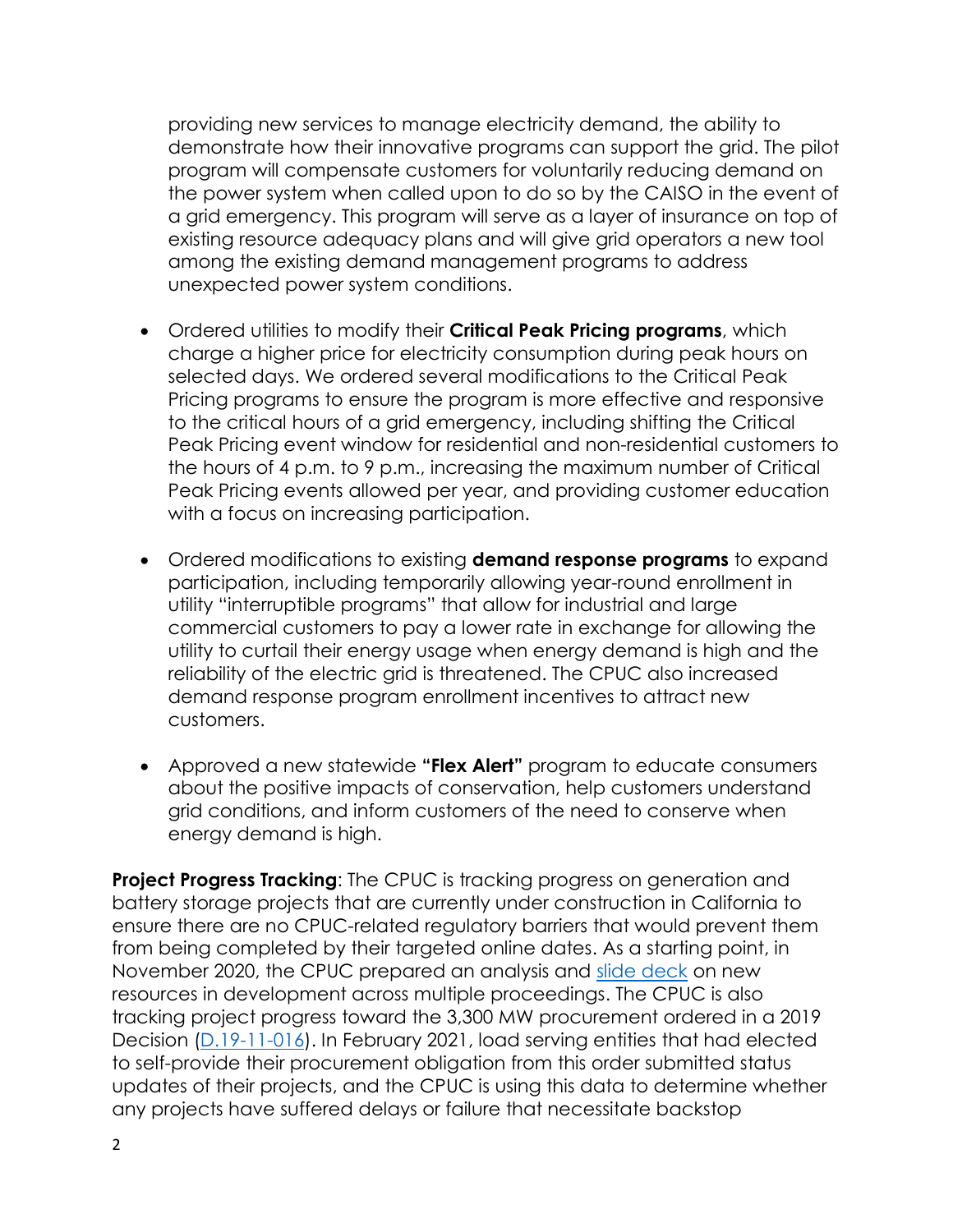procurement. In Q2 2021, the CPUC will release an aggregation of the data collected from Integrated Resource Plans filed by load-serving entities in September 2020. The data will include information on existing, development, and planned resources.

**Improve Load Scheduling Accuracy**: The CPUC is exploring technical solutions needed to allow its jurisdictional IOUs to provide customer usage data to community choice aggregators, and energy service providers more frequently to improve load scheduling accuracy.

# **CEC**

**Scoping of 2021 Integrated Energy Policy Report (IEPR)**: The CEC adopted a formal scope for the IEPR in January and completed preliminary results of its summer 2021 reliability assessment. Final results will be published later this year.

**Efficiency Improvements to the Natural Gas Power Plant Fleet**: The CEC is coordinating with generators to make incremental upgrades to the existing natural gas fleet to increase their output this summer by as much as 100 MW.

**Research Deployment and Demonstration**: The CEC's research program is funding development and demonstration of load reduction technologies – starting this summer. The research objectives are to improve the demand reduction platform and expand users. These pilots anticipate achieving 25 MW of flexible demand. Two projects anticipated to achieve a cumulative ~18 MW of load shift during peak hours.

**Efforts to Maximize Demand Response**: The CEC convened two round table discussions with Demand Response Providers, CAISO, and the CPUC to discuss ways to maximize the contribution of demand response to summer reliability. The CEC is working with the CPUC to incorporate demand response recommendations into the 2021 IEPR.

#### **CAISO**

**Market Enhancements for 2021 Summer Reliability**: The CAISO has embarked on a set of initiatives aimed at protecting summer reliability during prolonged heat events. The enhancements, approved by the CAISO Board of Governors in March, are designed to:

- Strengthen compensation incentives for hourly imports to deliver during tight supply conditions;
- Provide more accurate price signals reflective of tight supply conditions and dispatch of emergency demand response;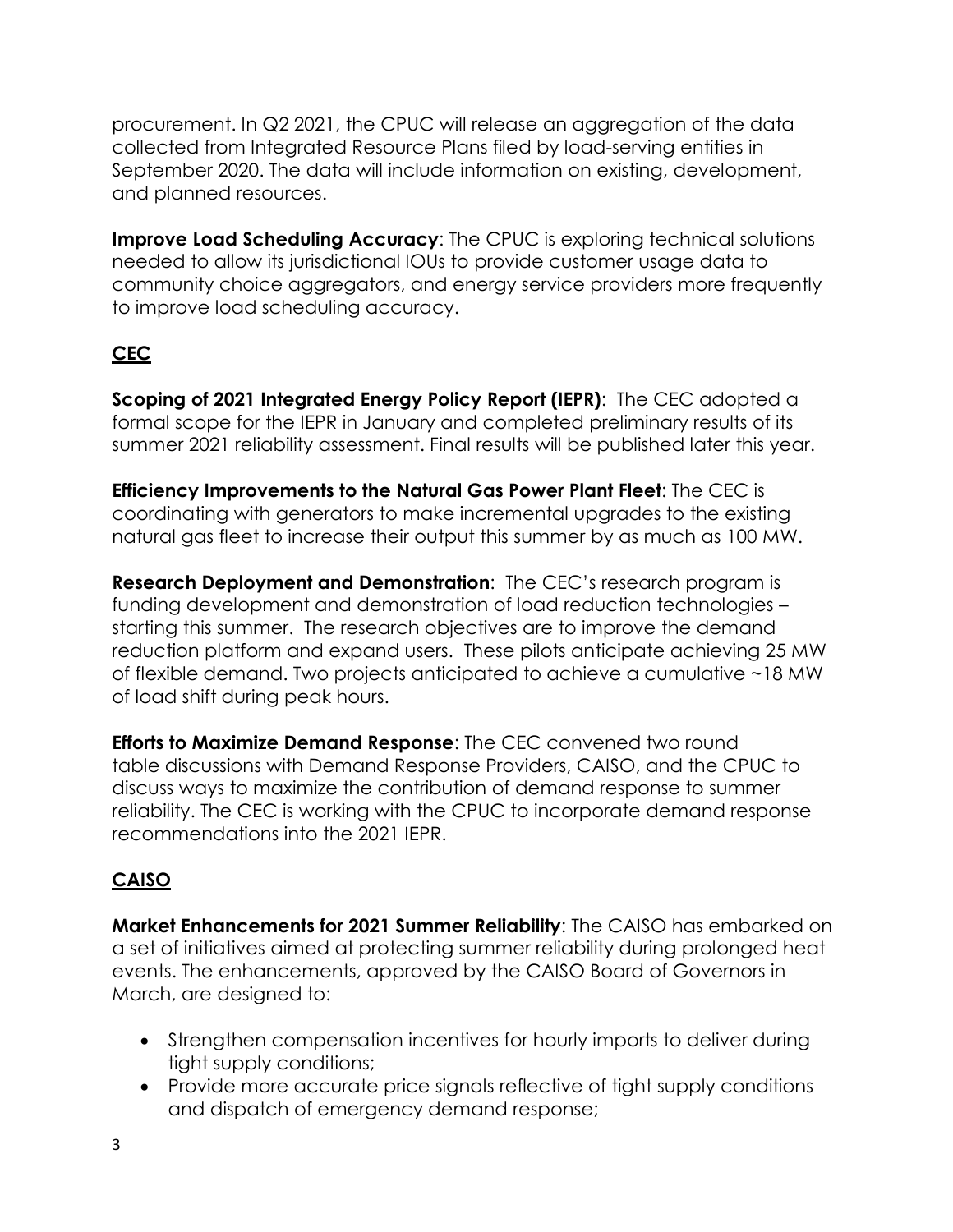- Establish an interim minimum state of charge requirement to ensure resource adequacy storage resources have sufficient energy available on the tightest supply days;
- Ensure sufficient capacity is procured in advance of planned outages;
- Streamline the grid interconnection process to expedite new supply; and,
- Modify export, load, and wheeling priorities.

**Improve Performance of Demand Response Providers**: The CAISO is working with Proxy Demand Resources and Reliability Demand Response Resource providers to improve processes and performance expectations.

**Credits Against Resource Adequacy Obligations**: The CAISO continues to work with the CPUC, local regulatory authorities, and stakeholders to resolve issues around resources credited against resource adequacy requirements.

**Resource Adequacy Enhancements**: The CAISO is pursuing improvements to ensure planned outages are done without reliability risk and to ensure storage resources are used in alignment with reliability needs. The proposal also includes provisions to ensure storage resources are charged and available to meet reliability needs during tight supply periods. The CAISO is developing the plans through its public stakeholder process.

# **Actions to Support Mid- and Long-Term Reliability**

#### **CPUC**

**Resources Already Under Development:** Prior CPUC actions dating back to 2016 will result in more than 8,000 MW of new resources coming online between the summer of 2020 and 2023.

**Replacement Resources for Diablo Canyon Retirement**: The CPUC directed all CPUC-jurisdictional Load Serving Entities to submit Integrated Resource Plans (IRP) that include procurement of their share of replacement power for the retirement of PG&E's Diablo Canyon Nuclear Power Plant. A Ruling was issued on February 22, 2021, containing analysis of the submitted plans as well as overall system resource adequacy. It recommends procurement in the 2023- 2025 timeframe to replace the Diablo Canyon Nuclear Power Plant, other retirements, and the possible need for a more conservative planning reserve margin. A workshop was held on March 10, 2021 to explain the Ruling, and stakeholders will provide written comments.

**Integrated Resource Planning (IRP) Procurement Framework**: The CPUC hosted a workshop on a proposal regarding how the CPUC would order procurement to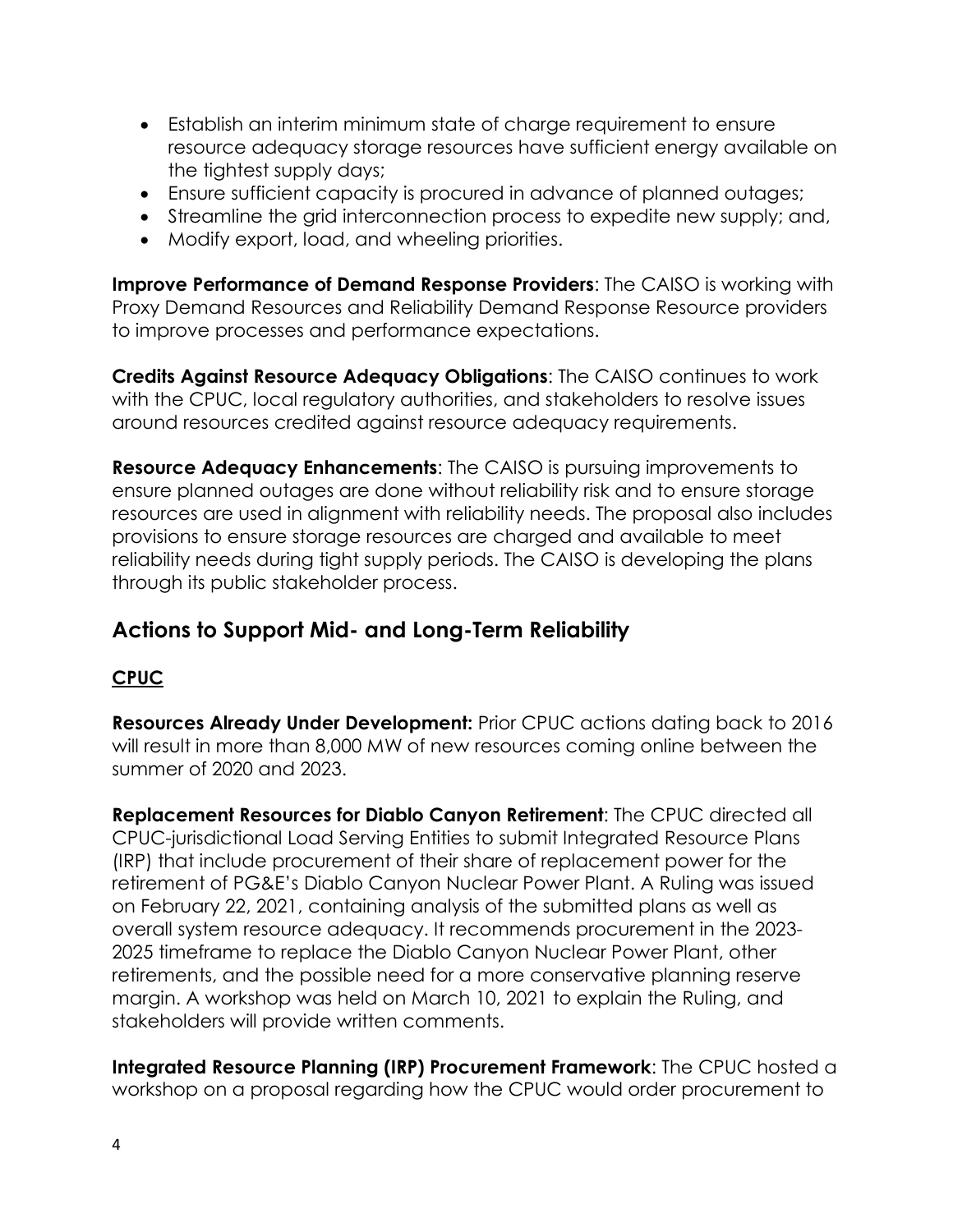complement the procurement by Load Serving Entities in response to the planning track activities of IRP and various CPUC procurement programs. This proposed framework is intended to provide a conceptual foundation for all future procurement informed by the IRP process. The proceeding timeline calls for a ruling in summer 2021 that will propose a Preferred System Portfolio (PSP), which is a portfolio of optimal new resources to be built over the next 10 years meant to guide resource planning, and any associated procurement that might be required. Whether the CPUC orders procurement in the PSP will be based in part on whether the aggregated electricity resources included in the individual IRPs submitted on September 1, 2020 show that more procurement of particular types of resources may be necessary to support fulfillment of the PSP for this cycle of IRP.

### **CEC**

**Scoping of 2021 Integrated Energy Policy Report (IEPR)**: The scope of the 2021 IEPR will include longer-term issues such as the development of analytical products (updating forecasts to reflect extreme weather, statewide reliability, and resource sufficiency assessments beyond 2021) and workshops to support mid- to long-term electric reliability for the state.

**Flexible Demand Appliance Standards**: On December 14, 2020, the CEC held a workshop to inform a Rulemaking to establish standards and labeling requirements for appliances that promote flexible demand technologies, which can schedule, shift, or curtail electric demand of appliances to reduce greenhouse gases emitted from electricity generation. This Rulemaking was authorized by Senate Bill 49 (SB 49, Chapter 697, Statutes of 2019). Demand flexibility can also help manage energy costs and enhance grid reliability.

**CEC 2020 CA Electricity Demand Update**: The CEC adopted the California Energy Demand 2020-2030 Forecast Update on January 25, 2021. This update to the previously adopted electricity demand forecast incorporates an additional year of historical data, more recent economic and demographic outlooks, and revised vehicle electrification, self-generation and battery storage forecasts. It also includes revised hourly and monthly peak electricity demand for the CAISO control area. In addition to the standard peak forecasts (1-in-2, 1-in-5, 1-in-10, and 1-in-20 probability weather scenarios), the 2020 forecast update also includes a 1-in-30 peak forecast (reflecting a low probability weather scenario similar to the heat event experienced in August of 2020) for situational awareness and to help support future planning improvements.